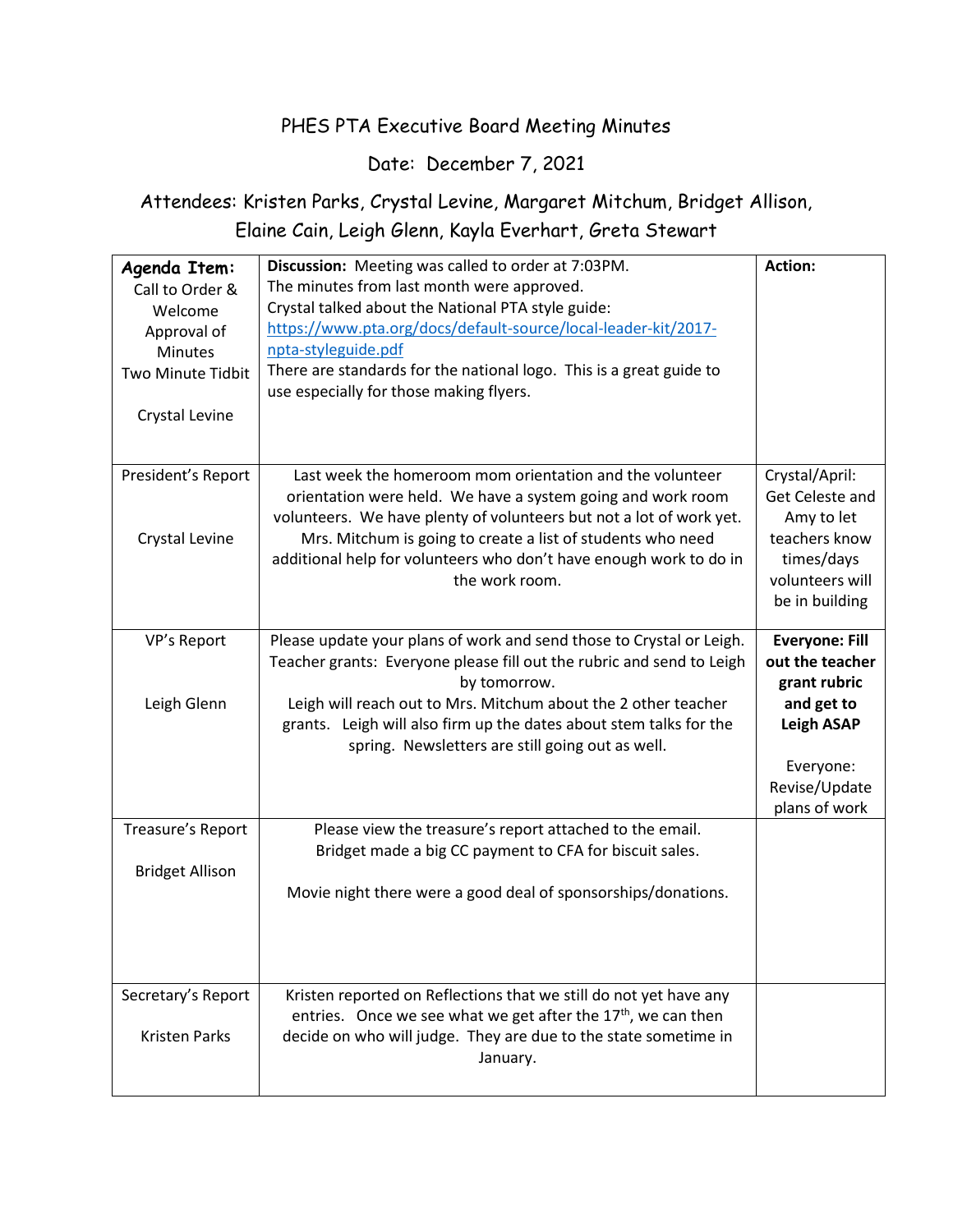| Principal's Report        | At PHES, we are now eating lunch back in the classrooms. Mrs.<br>Mitchum said they are trying to minimize the number of students                     |                                          |
|---------------------------|------------------------------------------------------------------------------------------------------------------------------------------------------|------------------------------------------|
| Margaret                  | quarantined before the holiday. We have had a few positive cases                                                                                     |                                          |
| Mitchum                   | among students/staff, so everyone is being extra careful.                                                                                            |                                          |
|                           | Holiday parties, there are no changes for the homeroom moms from                                                                                     |                                          |
|                           | what was said in the meeting last week.                                                                                                              |                                          |
| Communications            | The website is live! Brittany does need a picture of all of us. We                                                                                   | Everyone: Send                           |
| Report                    | can continuously build on the website. Crystal mentioned that the                                                                                    | Brittany a                               |
|                           | calendar does not show up on the website for her. DNO is next                                                                                        | picture                                  |
|                           | week that Brittany can add to social media at Sub Station 2. Please                                                                                  |                                          |
| <b>Brittany Collinson</b> | let Brittany know about anything not working on the website. Mrs.<br>Mitchum said that the Lexington wildcat is coming to PHES on the                | <b>Brittany: Post</b><br>on social media |
|                           | 16 <sup>th</sup> to get connected with LHS.                                                                                                          | about DNO Sub                            |
|                           |                                                                                                                                                      | Station 2 and                            |
|                           |                                                                                                                                                      | Wiley coming                             |
|                           |                                                                                                                                                      | to PHES                                  |
|                           |                                                                                                                                                      |                                          |
|                           |                                                                                                                                                      |                                          |
|                           |                                                                                                                                                      |                                          |
|                           |                                                                                                                                                      |                                          |
|                           |                                                                                                                                                      |                                          |
|                           |                                                                                                                                                      |                                          |
|                           |                                                                                                                                                      |                                          |
|                           |                                                                                                                                                      |                                          |
|                           |                                                                                                                                                      |                                          |
|                           |                                                                                                                                                      |                                          |
| <b>DEI Report</b>         | Greta is still passing out books. We did not get to the Native                                                                                       |                                          |
|                           | American walking trail in November, but it is going to happen and is                                                                                 |                                          |
|                           | TBD.                                                                                                                                                 |                                          |
| Greta Stewart             |                                                                                                                                                      |                                          |
|                           |                                                                                                                                                      |                                          |
|                           |                                                                                                                                                      |                                          |
|                           |                                                                                                                                                      |                                          |
| <b>Events Report</b>      | Movie night was a super, cold night but was a great success! Elaine                                                                                  |                                          |
|                           | still has the equipment. Elaine reached out to the people about                                                                                      | Elaine: Confirm                          |
|                           | virtual bingo. He already has our date booked, so Elaine is still                                                                                    | final date of                            |
|                           | looking at dates. We are looking at Thursday, Feb 3rd or Friday, Feb                                                                                 | bingo night                              |
| <b>Elaine Cain</b>        | 11 <sup>th</sup> . It would be tentatively planned for 545-645 and a separate<br>group 7-8. Elaine will get with Mrs. Mitchum on the final decision. | with Mrs. M                              |
|                           |                                                                                                                                                      | Elaine: Please                           |
|                           | Lucky to be a Cougar is TBD and more to come beginning of the year.                                                                                  | let Kristen                              |
|                           |                                                                                                                                                      | know once date                           |
|                           |                                                                                                                                                      | is confirmed so                          |
|                           |                                                                                                                                                      | I can edit on                            |
|                           |                                                                                                                                                      | calendar                                 |
|                           |                                                                                                                                                      |                                          |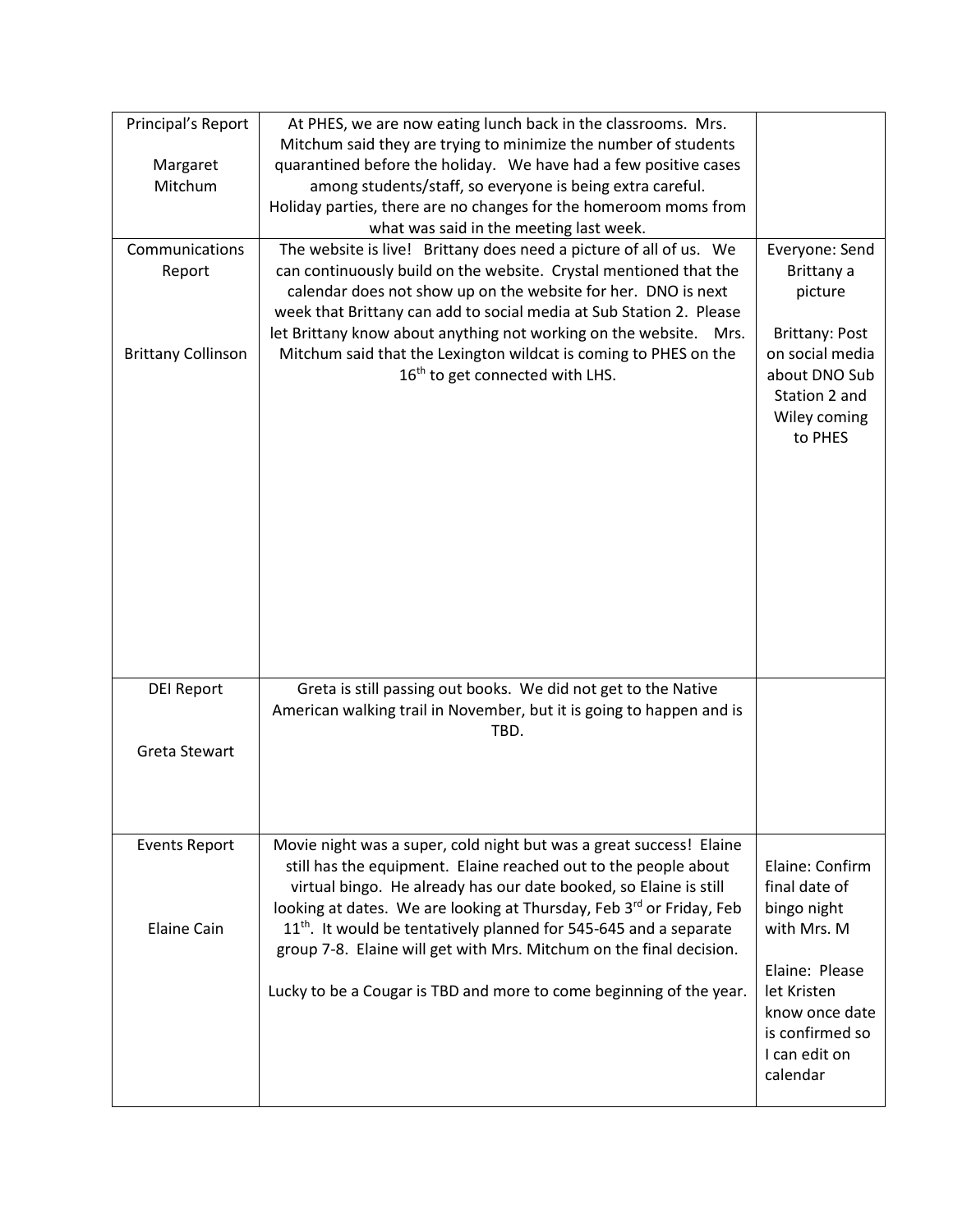| Fundraising<br>Kayla Everhart                     | DNO is on the 16 <sup>th</sup> from 5-close at Sub Station 2. To earn the money<br>at Sub Station 2, people must put their receipt in the bucket.<br>Kristin Senn is making vests for Gilbert and was asking if we wanted<br>her to make something different for PHES. She could put a paw on it<br>so it could be more universal. This could be another thing to add to<br>our spirit wear. | Kayla: Get big<br>green bucket<br>that says PHES<br>for DNO |
|---------------------------------------------------|----------------------------------------------------------------------------------------------------------------------------------------------------------------------------------------------------------------------------------------------------------------------------------------------------------------------------------------------------------------------------------------------|-------------------------------------------------------------|
|                                                   | Spring is very busy with fundraisers. We are going to move<br>Cougarthon from the 8 <sup>th</sup> to the 1 <sup>st</sup> .                                                                                                                                                                                                                                                                   | Kristen: Change<br>calendar to<br>April 1st                 |
|                                                   | April is doing a sign-up genius for people who want to volunteer in<br>the work room.                                                                                                                                                                                                                                                                                                        |                                                             |
| Membership,<br>Volunteer<br>Recruitment<br>Report | April is doing a sign-up genius for people who want to volunteer in<br>the work room. Crystal reported earlier about the<br>volunteer/homeroom mom orientation held.                                                                                                                                                                                                                         |                                                             |
| Crystal Levine                                    |                                                                                                                                                                                                                                                                                                                                                                                              |                                                             |
| <b>Staff Appreciation</b><br>Report               | Stephanie is doing favorite bags to go out before the holidays. Staff<br>lunch got moved to January on the collaborative planning date. In<br>February, she is having a coffee break truck (if allowed).                                                                                                                                                                                     |                                                             |
| Crystal Levine                                    |                                                                                                                                                                                                                                                                                                                                                                                              |                                                             |
| <b>New Business</b>                               | There is no new business.                                                                                                                                                                                                                                                                                                                                                                    |                                                             |
| General<br><b>Membership Mtgs</b>                 | We need to have a meeting and appoint a nominating committee<br>and update our budget. We need to eventually have elections in<br>April and in May vote on the new budget and calendar. Elaine<br>proposed the idea the hold the general meeting during the<br>intermission of BANDINGO night or holding the meeting the first 5                                                             |                                                             |
| Crystal Levine                                    | minutes before each BANDINGO started. We decided to hold the<br>general meeting at the beginning of each BANDINGO times.                                                                                                                                                                                                                                                                     |                                                             |
|                                                   | We talked about the duties for the nominating committee. Bridget<br>will help recruit for treasurer. Kristen is a maybe for being on the<br>nominating committee.                                                                                                                                                                                                                            |                                                             |
|                                                   | March 31 <sup>st</sup> is a potential date for Smart Talk. In April and May, we<br>will just have electronic votes, no in person or virtual meetings.                                                                                                                                                                                                                                        |                                                             |